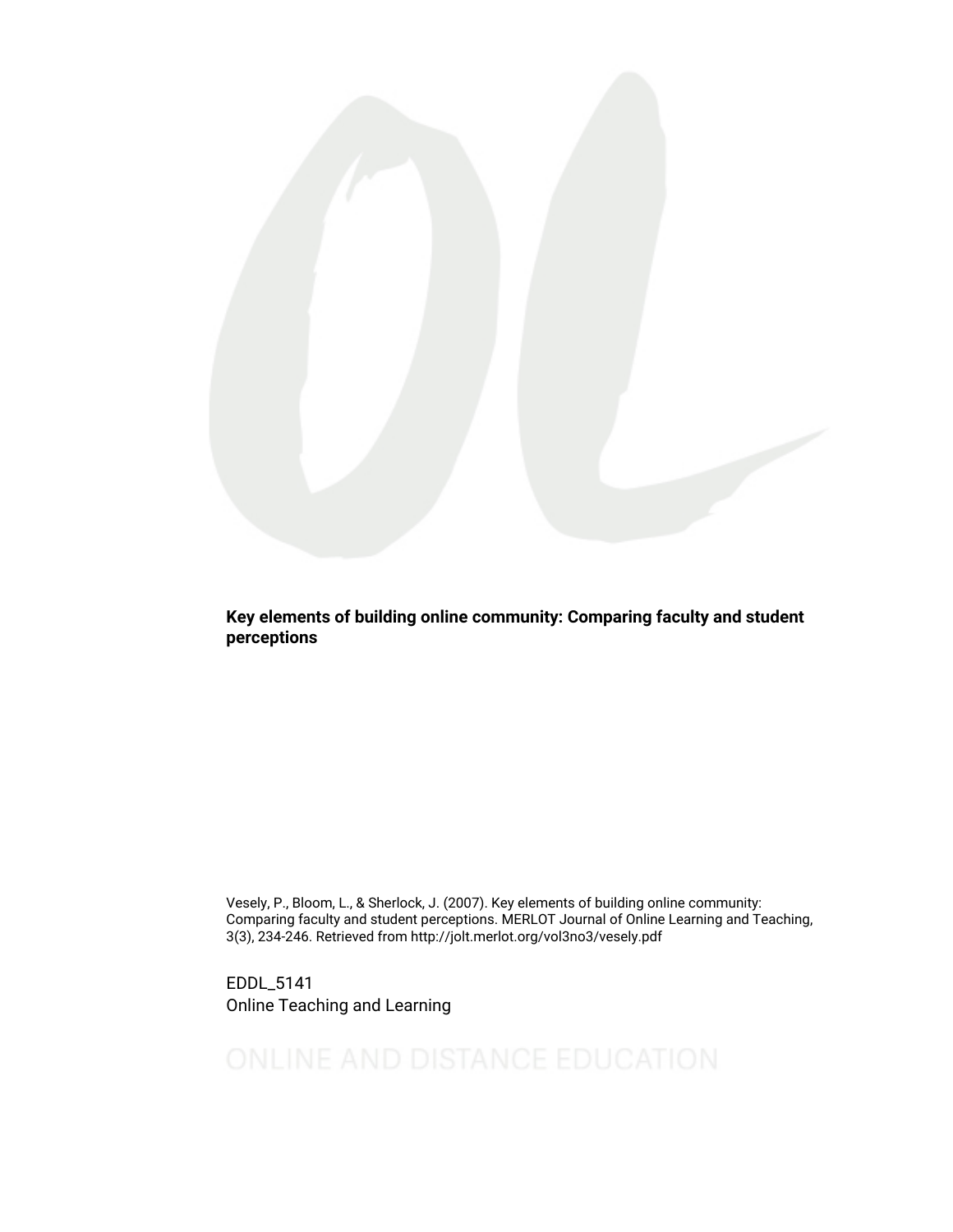#### MERLOT Journal of Online Learning and Teaching Vol. 3, No. 3, September 2007

## Key Elements of Building Online Community: Comparing Faculty and Student Perceptions

## Pam Vesely

Assistant Professor Department of Human Services Western Carolina University Cullowhee, NC USA pvesely@email.wcu.edu

## Lisa Bloom

Professor Department of Human Services Western Carolina University Cullowhee, NC USA lbloom@email.wcu.edu

# John Sherlock

Assistant Professor Department of Human Services Western Carolina University Cullowhee, NC USA sherlock@email.wcu.edu

## **Abstract**

This paper describes survey research of fourteen online courses where instructors and students were asked their perceptions about the challenges and essential elements of community in online classes. Results show that both instructors and students believe building community is very important. The majority of both students and instructors perceived it to be harder to build community online than in traditional classes. Additionally, while the majority of students and instructors both identified the same elements for building online community, there were significant ranking differences. Most striking among the differences was that students ranked instructor modeling as the most important element in building online community, while instructors ranked it fourth. Implications of these findings are discussed and recommendations provided for how instructors can model community behaviors in their online classes.

Keywords: Virtual Community; Online Community Building; Distance Education; Instructor Modeling; Instructor Presence; Online Student and Instructor Perceptions

## Introduction

It is generally agreed that learning involves interaction and that it is a communal activity (McMillan & Chavis, 1986; Sarason, 1974). The traditional setting where communal learning activity occurs has been the in-person classroom; however, with the advent of technology that is no longer the case. While communities in general have been considered to be "place-based" (Paloff & Pratt, 1999, p. 21), the success of MySpace.Com and numerous other online communities demonstrate how communities can transcend physical spaces and still have actively engaged participants. The purpose of this survey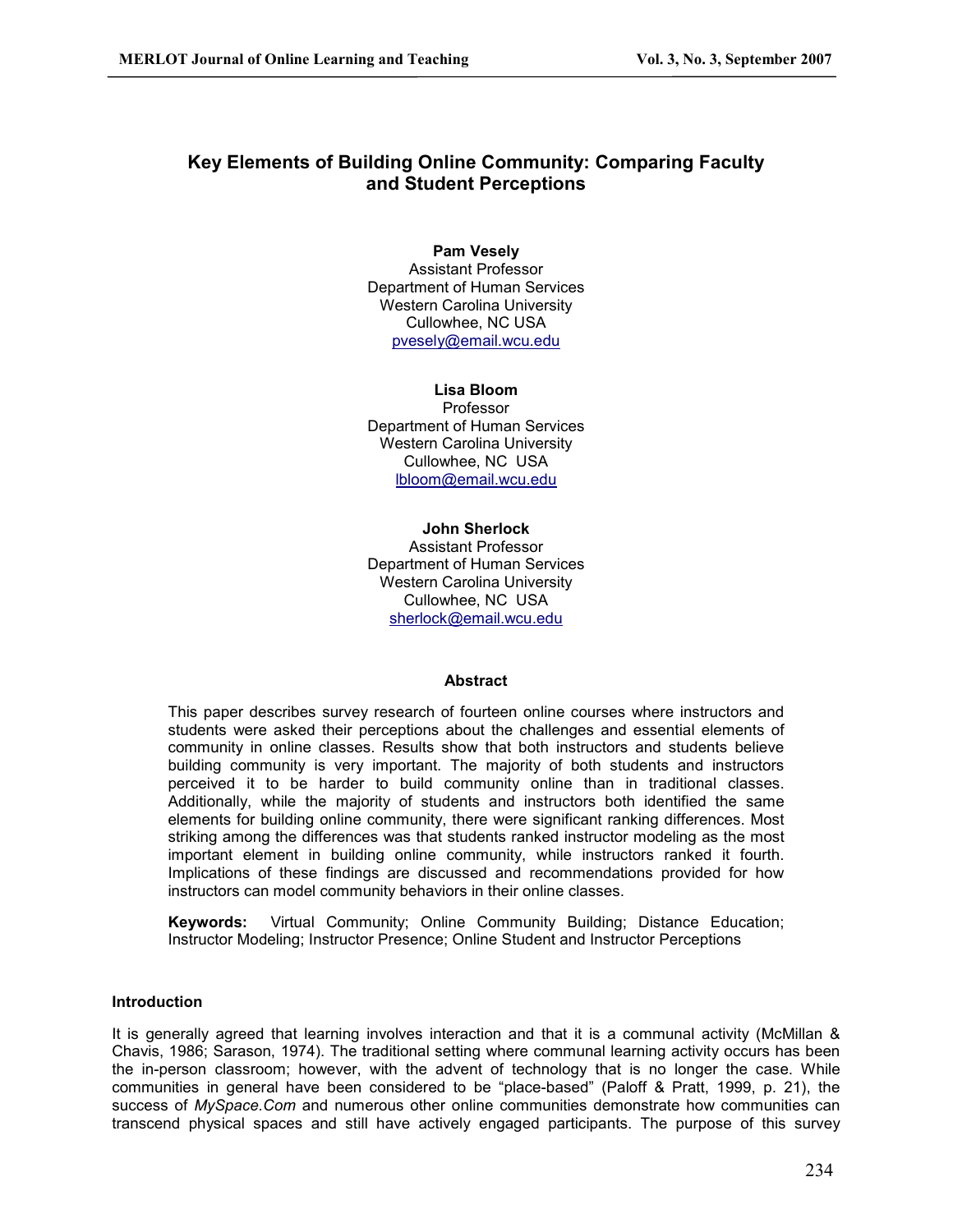research was to compare instructor and student perceptions about building community in online university classes. The paper begins by reviewing the literature which has linked community to the learning process and identified it as essential. Previous research examining the challenges for instructors in building online community is also discussed. The methodology employed for this survey research is then described and the study's findings are presented and discussed. The paper concludes with a discussion of the implications of these findings and specific recommendations for instructors and administrators.

## Literature Survey

## The Importance of Community to Learning

The concept of learning communities has been discussed for more than two decades (Caverly & McDonald, 2002). Research has clearly shown that functioning in a community can enhance the learning that occurs among community members (Hargis, 2005; Kember, 1987; Powers & Mitchell, 1997). While community has been defined in the education literature in many different ways (Boyer, 1995; Hill, 1996; McMillan & Chavis, 1986; Preece, 2000; Rogoff, 1994; Sergiovanni, 1994), below are elements of community frequently identified:

- 1) A sense of shared purpose
- 2) Establishment of boundaries defining who is a member and who is not
- 3) Establishment and enforcement of rules/policies regarding community behavior
- 4) Interaction among members, and
- 5) A level of trust, respect and support among community members

Shea, Sau Li, & Pickett (2006) highlight the critical role that community plays in academic success and persistence in higher education. Yuen (2003) asserts that a learning community can help individual learners "achieve what they cannot on their own" (p. 155). The root word of community is communicare, which means "to share." (Paloff & Pratt, 1999, p. 25). This sharing occurs through interactions within social networks which are formed in the community.

When these interactions among community members are directed toward the purpose for which the community was formed, it is considered collaboration. Woods & Ebersole (2003) assert that optimal learning outcomes are "directly tied to the establishment of social networks among participants engaged in a collaborative learning enterprise"(para. 1). Such collaboration has been shown to be very important in the development of a learning community and in achieving the desired learning outcomes for a course (Palloff & Pratt, 1999; Yuen, 2003). However, with the ever changing technological landscape, how that collaboration occurs in the online environment continues to evolve.

## Unique Challenges and Opportunities with Online Learning Communities

In recent years, there has been increased interest in online learning communities and their impact on education. With an estimated 96% of public and private colleges and universities now offering online courses, such interest is certainly warranted (Allen & Seaman, 2006). One reason for the interest in online learning communities has been to better understand and address the dropout rates among distance education students. Their dropout rates are often 10-20% higher than in traditional courses (Carr, 2000). Research has identified the feeling of isolation as one factor associated with higher drop out rates among online students (Galusha, 1997; Hara & Khling 1999; Kubala, 1998; Soles & Moller, 2001).

LaRose & Whitten (2000) make the point that computer mediated instruction introduces the computer as a new "social actor" into the classroom. They assert that by "removing or attenuating sensory cues, Web courses strip away the personality of the instructor, perhaps to the point that the learner loses the sense of taking a course from the instructor in favor of taking a course from a computer" (p. 325). Eastmond (1995) makes the point that online students' feelings of being alone can be overcome when students join together in a community where the learners support one another. Brown (2001) found that students felt it generally took a longer period of time to establish a sense of community in an online class than in a traditional face-to-face classroom but that it could be achieved. The power of establishing a sense of community in online classes has been demonstrated by LaRose & Whitten (2000) who found a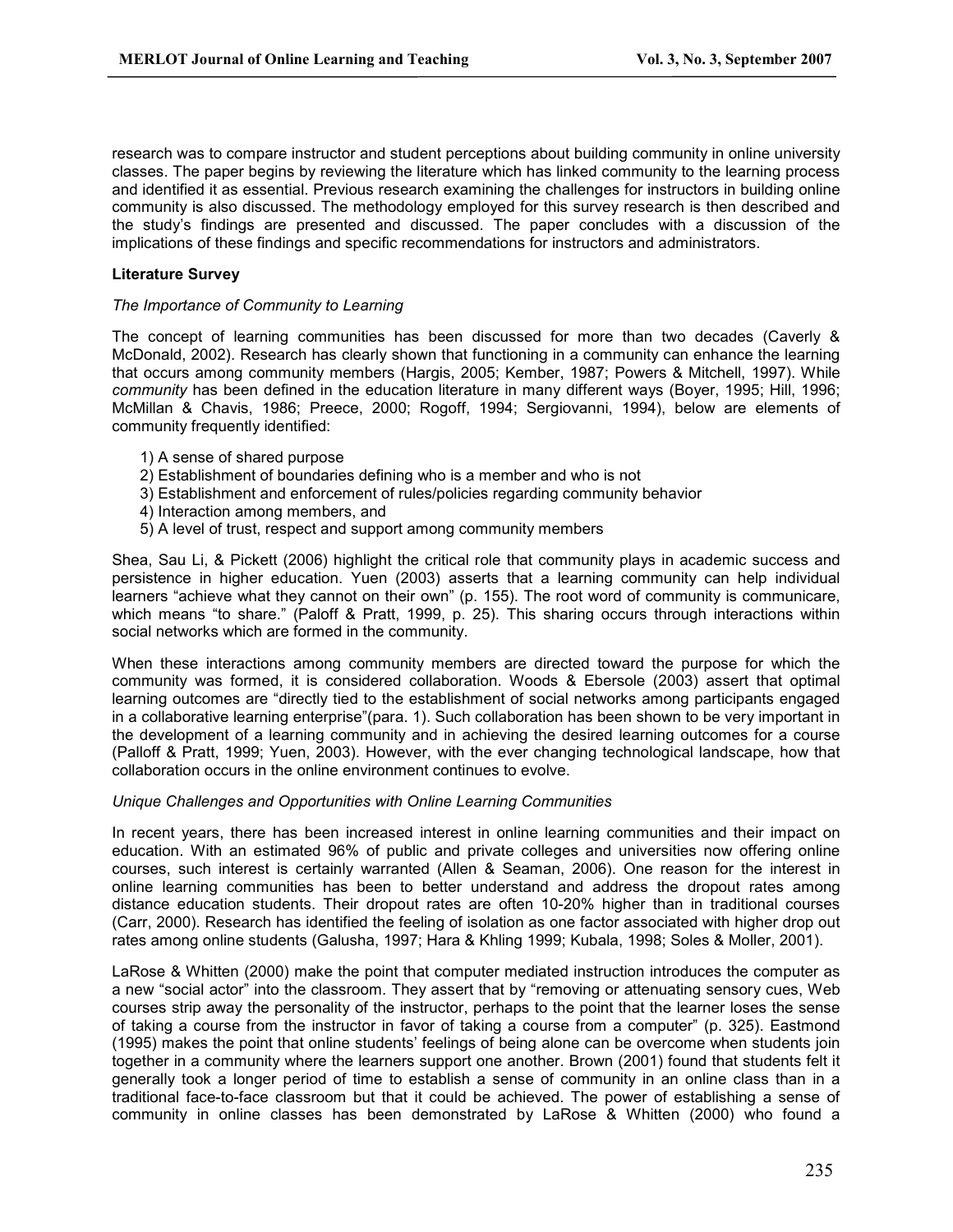statistically significant relationship between students' sense of community and the positive achievement of learning outcomes in the online setting. So how is this sense of community achieved in the online setting? Both students and instructor have roles to play.

## Student and Instructor Roles in Online Learning Communities

Consistent with the traditional face-to-face classroom, online students will get out of a learning community what they put into it. If they are passive and choose not to engage in community, then the benefits they derive will be limited. Ideally, students will be intentional about their learning and actively seek to build and sustain the learning community. However, the education literature suggests that instructors play a key role in motivating students to engage as learning community members.

Olcott & Wright (1995) assert that the responsibility for instructional quality and aggregate effectiveness of distance education rests with the instructor. Paloff & Pratt (1999) add that the instructor in an online class is responsible for facilitating the personal and social aspects of an online community in order for the class to have a successful learning experience. However, facilitating these aspects is not without challenge because the online classroom involves computer-mediated communications which are generally regarded as less personal and possessing diminished social presence (Rovai, 2002a). To address the diminished social presence, Mandemach, Gonzales & Garrett (2006) suggest that online instructors need to be "seen" in order to be perceived by their students as present in their course. While traditional instructors are able to utilize their physical presence as a signal of their active involvement in a class, online instructors must actively participate in the course or risk the perception of being invisible or absent (Mandemach et al., 2006: Picciano, 2002).

#### Instructor Presence and Behavior Modeling

Mandemach et al. (2006) assert that instructor presence is most impacted by: teaching presence, instructor immediacy, and social presence. Teaching presence involves frequent and effective interaction with the course instructor. Instructor immediacy refers to the behaviors that enhance closeness and nonverbal interaction with another. Social presence refers to the salience of the interpersonal interaction and relationships.

Aviv (2000) suggests that the online instructor must encourage supportive interactive processes where class members can get to know each other, develop social skills with one another, and accept and support each other. LaRose & Whitten (2000) found that when students observe supportive teacher interactions with other students, it motivates their own learning in that it creates the expectation that they will receive the same type of interaction. Additionally, Rovai (2002b) examined the presence of community in fourteen courses (7 online and 7 face-to-face) and found that those courses where students perceived a stronger sense of community emphasized interactive dialogue over structure in the course.

The multi-media capabilities of today's online learning software offer many tools and options for instructors to establish social presence, to model various types of interactions, and to foster community development. As a general framework for such instructional leadership, online instructors are well served to keep in mind Chickering & Gamson's (1987) seminal work identifying seven principles of good practice for instructors in undergraduate education.

Seven Principles of Good Practice in Undergraduate Education

- 1. Encourages contact between students and instructor,
- 2. Develops reciprocity and cooperation among students,
- 3. Encourages active learning,
- 4. Gives prompt feedback,
- 5. Emphasizes time on task,
- 6. Communicates high expectations
- 7. Respects diverse talents and ways of learning.

Such principles have been shown to be effective in the online environment as well (Chickering & Ehrman, 1996). One can readily see how each of these recommended instructor behaviors both individually and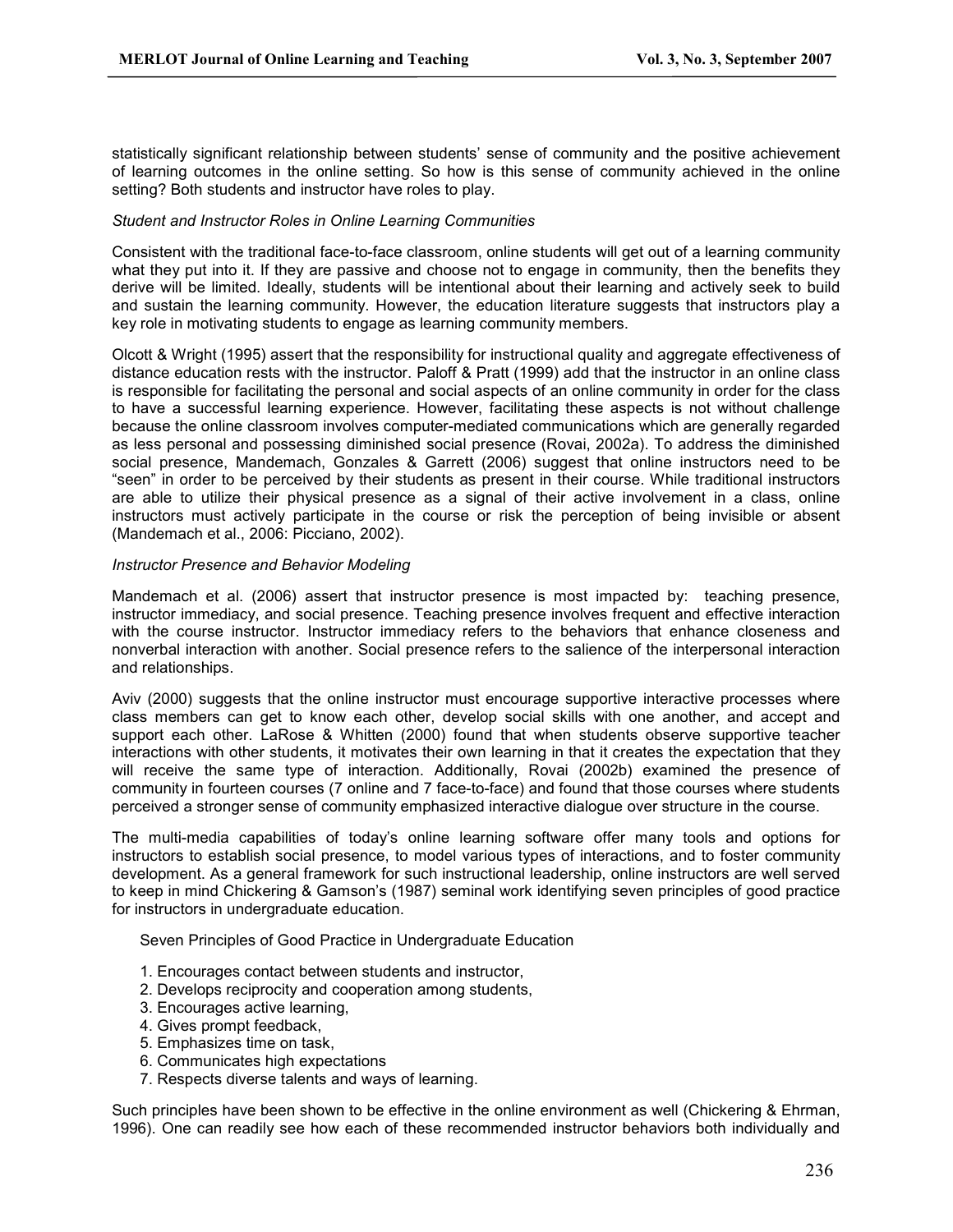collectively can serve to foster development of a learning community in the online environment.

## Summary and Significance of Present Study

This introduction has reviewed the research literature linking the development of community to successful learning in both the traditional and online classrooms. The advances in technology in just the past decade have enabled learning communities to transcend physical space and have created unique opportunities for individuals from all over the world to participate in online learning communities anytime and anywhere. While technology has created unique opportunities to develop these online learning communities, the literature also clearly documents significant challenges in building online community which have implications for both students and instructor.

The present survey research makes an important contribution to our understanding of online community by examining similarities and differences between instructor and student perceptions about the challenges and essential elements of online community. This research builds on the work of Brown (2001) who examined how the phenomenon of community occurs in the online environment from the students' perspective. The present study included both students and instructors and asked whether establishing community in the online classroom was harder or easier and why. Additionally, while many of the variables that impact the development of community in the online classroom have been previously reported, this study sought to identify and compare student and instructor perceptions of what is truly most important.

## Method

## Study Design

A survey research design was selected for this study to investigate the perceptions of instructors and students regarding development of community in an online course environment. A survey instrument including both closed and open-ended questions was used to collect data. The method of analysis used for the open-ended responses was an adaptation of Auerbach & Silverstein's (2003) exploratory content analysis. In exploratory content analysis: 1) Researchers identify segments of text used repeatedly by participants to express the same idea, 2) segments are then grouped into repeating ideas, 3) the repeating ideas are then assembled into themes, and 4) once common themes are identified, the researchers complete the analysis by returning to the literature to review theoretical constructs related to the research question(s). In accordance with exploratory content analysis, open-ended answers are coded independently by reviewers. In this study, two researchers followed the process of exploratory content analysis, independently coding open-ended responses, and then met to compare identified themes. Both reviewers were in agreement regarding the major themes emerging from this study.

Ratings for rank order questions were on a scale of 1-7. Percentages for each rank were calculated using the UltimateSurvey program. In this study, the findings converged to explain the perception of instructors and students regarding important factors in the development of community in online courses.

## **Participants**

The 62 respondents in this study included 14 faculty members and 48 graduate level students at a regional comprehensive university. Participants were those who responded to e-mails sent to a convenience sample of instructors who were teaching online courses in spring 2006 and fall 2006 (N=64). Student participants were invited by their instructor to complete the online survey. All faculty participants were experienced online instructors and indicated a minimum of 2 online courses, with an average of 7 courses developed and taught. Three instructors developed and taught more than 8 online courses. The average number of online courses taken by student respondents was 4 courses with 14 students having taken 6 or more online courses.

Surveys were purposely administered near the end of each semester so that students/instructors had sufficient experience in the course to reflect upon and to comment on the sense of community. Academic programs represented by instructor respondents included: Educational Leadership and Foundations, Nursing, Human Services, Special Education, and Health Sciences. Instructor and student participants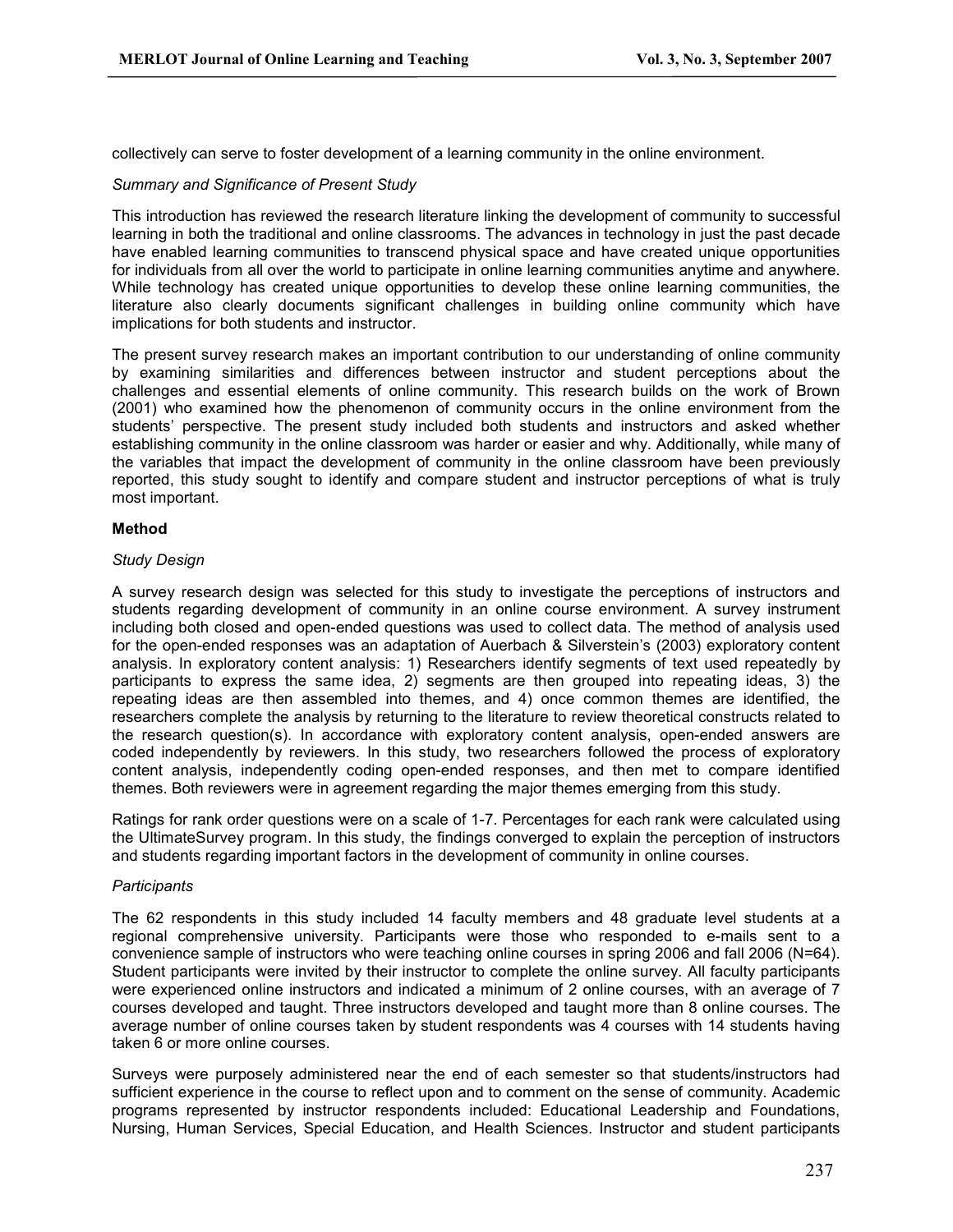from 14 different online courses completed the survey.

#### Survey Instrument

The survey instruments were developed using components of Brown's (2001) framework focusing on the process of community building in distance learning classes. Rather than providing a pre-set definition of community, an initial question asked respondents to provide their definition for community. Additional survey questions were created to obtain student and instructor perceptions on the importance of specific factors in building community in online courses. Factors from Brown's (2001) study which formed the basis for survey questions included:

- 1. Expected behavior modeled by instructor
- 2. Sufficient time available for discussion and interaction
- 3. Similarities found about which participants could communicate
- 4. Personal/academic need/desire to be part of community
- 5. High priority placed on class and interaction
- 6. Engaged in class dialogue
- 7. Having materials such as textbooks available for the first class session
- 8. Having time available to devote to the class

Parallel survey instruments were created for instructors and students. The following are example questions which were created relevant to the purpose of this study:

#### Instructor questions

In an online course, how important is it to have the instructor model being part of a community?

In this online course, to what degree did you model being part of a community to assist students in feeling part of community?

What were some ways in which you, as the instructor, modeled building community in this online course?

#### Student questions

In an online course, how important is it to you to have the instructor model being part of community?

In this online course, to what degree did having your instructor model being part of a community assist you in feeling part of the community?

What were some ways in which your instructor modeled building community in this online course?

#### Rank order question which was answered by instructor and students

Please place the following factors in rank order from the most important (1) to the least important (8) factors in building community in online courses. Use each number only once. Rank order responses were derived by calculating the mean ranking number for each item.

- a. Instructor modeling behaviors conducive to building community
- b. Students with more online experience participating in the course
- c. Sufficient time for discussion and interaction
- d. Finding similarities with other class members
- e. Personal desire/need to be part of an online community
- f. A student's interest/priority for the class
- g. Interaction and dialogue with colleagues in an online environment
- h. Having textbook and other materials for the first class

The final questions for each survey asked respondents to list other factors which either contribute to, or detract from, building community that were not mentioned in the survey.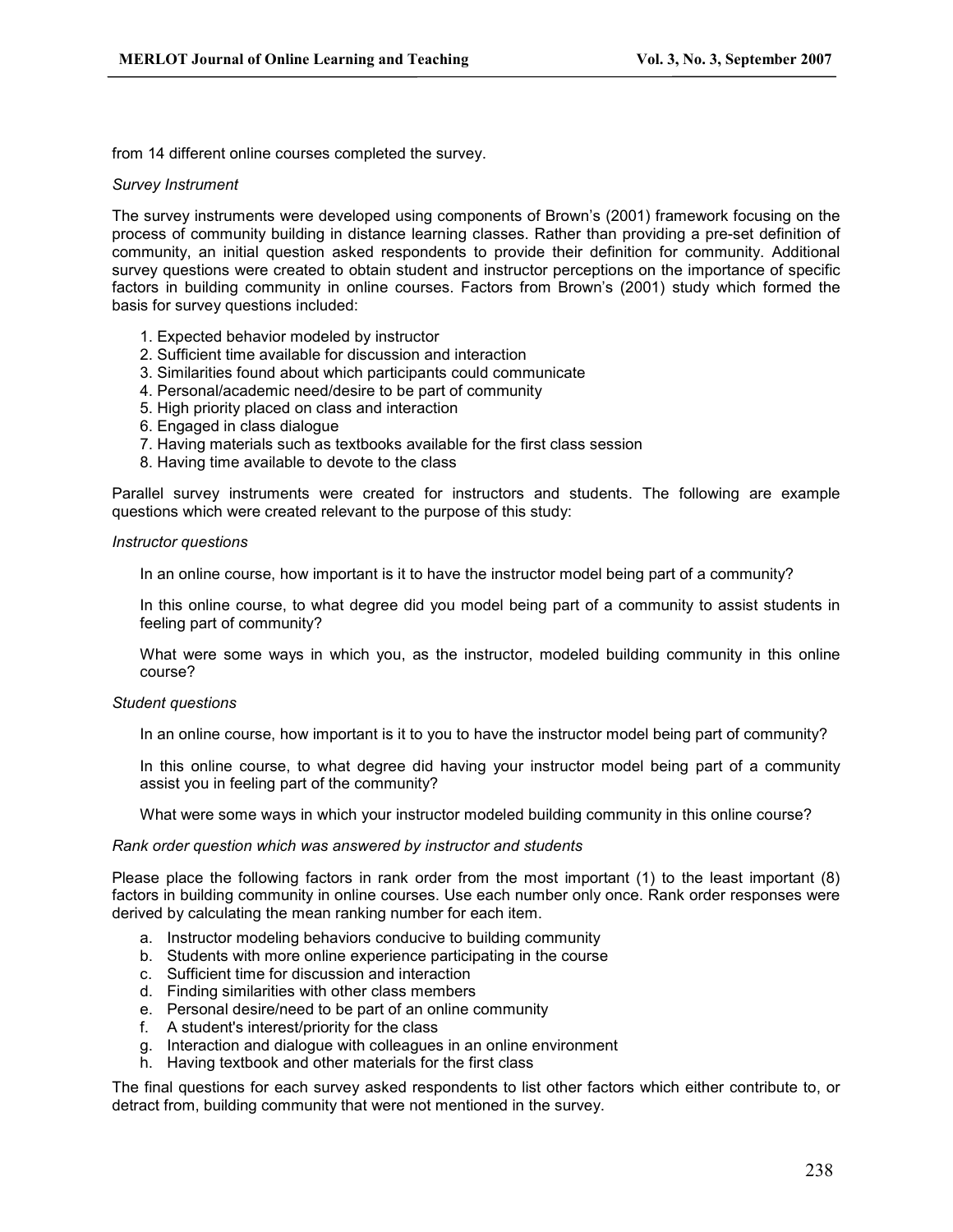## **Results**

Data analysis results are provided for the questions pertaining to perceived importance of a learning community in learning course material and defining key elements of community. Further results are categorized according to the main perceptions of students and instructors regarding important factors in building community in online courses. Analysis of data regarding perceptions of whether creating community in online courses is more or less challenging is also provided.

## Importance of an online learning community

Eighty-five percent of students and 100% of instructors perceive being part of a learning community assists students in performing well and learning course material. For students, 85% stated that becoming part of community was important to them in this specific course, and 94% reported experiencing a sense of community in their course. Ninety-three percent of instructors stated that it was important to them to have students become part of a learning community in this specific course.

Students and instructors were in agreement regarding key elements of a learning community. Key elements included: a sense of shared purpose, purposeful communication involving encouragement and support, collaborating to learn course material, working for an extended period of time on a common goal, and a comfortable exchange of ideas in an organized fashion. Two themes emerged from content analysis of the open-ended responses: a) Development of a learning community is encouraged by including structured, collaborative activities in course design and b) inclusion of opportunities for intentional, supportive, and ongoing interaction among class members is critical.

#### Important factors in building community

Rankings of factors and representative quotes from survey participants are summarized in Table 1.

## Instructor Modeling

Students and instructors both agreed that instructor modeling was important in building online community. However, when analyzing the responses for the rank order question, students ranked instructor modeling as the most important factor in building community in online courses, and instructors ranked it as fourth in importance. Conversely, instructors rank ordered interaction and dialogue with colleagues as first, while students perceived this factor as fourth in importance. Faculty ranked instructor modeling as fourth in importance, even though there was agreement with students on the themes of modeling: participation, feedback, and communication. Instructors indicated that modeling community was primarily a factor of course design as indicated through open-ended question results. As students engage in online discussions, structured chats, and other interactive activities, instructors believe community develops. Instructors commented that, "the instructor can not model what has not been designed and embedded into the course".

## Student's interest and priority for the class

Both students and faculty ranked student interest and priority for the course as the second most important factor in developing online community. Themes which emerged included the need to be self-disciplined and the degree to which students cared about interacting with online colleagues rather than preferring to "simply learn course material" (See Figure 1). Instructors agree that students need to be self disciplined and to have self initiative for participating in the course ("a large portion of the course is devoted to participation- this is dependent on involving oneself actively in the community"). Instructors and students also indicate that student preference for working alone or in groups is a factor.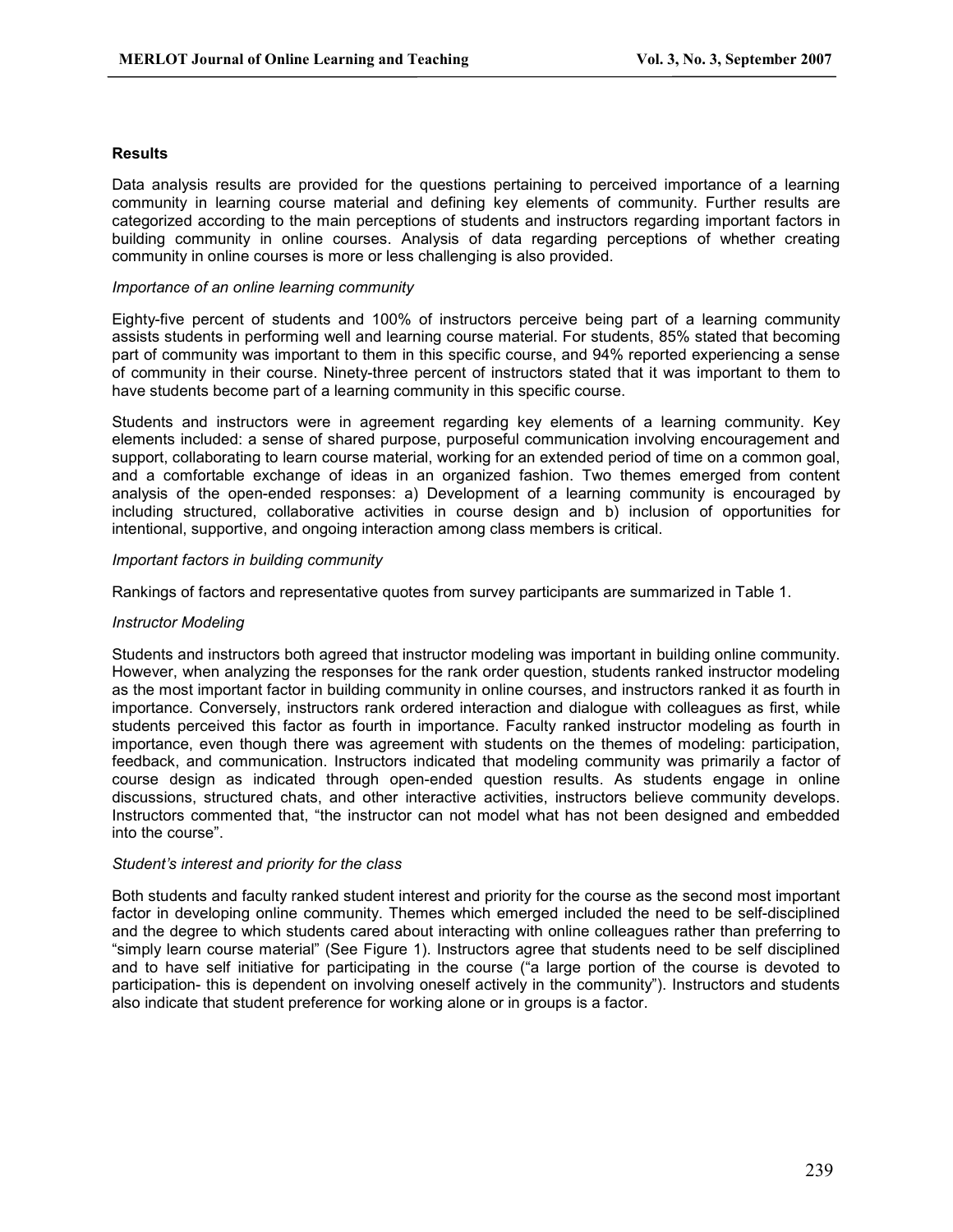| <b>Students Ranking Order</b>                                                                                                                                          | <b>Faculty Ranking Order</b>                                                                                                                       |
|------------------------------------------------------------------------------------------------------------------------------------------------------------------------|----------------------------------------------------------------------------------------------------------------------------------------------------|
| 1. Instructor Modeling                                                                                                                                                 | 1. Interaction and Dialogue                                                                                                                        |
| The professor participating in the discussions;<br>she responded in the middle of a posting-that let<br>you know she was really reading the responses.                 | Creating a rich setting for students to introduce<br>themselves and their involvement in discussions is<br>important                               |
| The professor constantly answering questions;<br>grading<br>commenting<br>and<br>on<br>papers<br>immediately.                                                          | Deliberate instructional design and strategies and<br>tactics (role-plays, debates, and interactive peer<br>introduction exercises) are necessary. |
| The Professor communicates frequently by e-<br>mail. She has gone out of her way to offer<br>online chat sessions to help with difficult<br>material.                  | The instructor's role is critical. The instructor must<br>design and facilitate activities that promote<br>community building.                     |
|                                                                                                                                                                        | Prompting shared personal view points and or<br>experiences is critical.                                                                           |
| 2. Student's interest and priority for the<br>class                                                                                                                    | 2. Student's interest and priority for the class                                                                                                   |
| Students must have self discipline to check in<br>and contribute to discussion boards                                                                                  | A large portion of the course is devoted to<br>participation- this is dependent upon involving<br>oneself actively in the community.               |
| I care more about getting to know people in f2f<br>classes. In online courses, I'm more interested<br>in simply learning material. I prefer individual<br>work online. | Students who do not participate in group work<br>detract from community building.                                                                  |
| 3. Sufficient time for<br>discussion<br>and<br>interaction                                                                                                             | 3. Sufficient time for discussion and interaction                                                                                                  |
| It takes more effort [to create community] in an<br>online class because you have to take time to<br>communicate.                                                      | Making sure students continually interact with one<br>another and support one another through shared<br>learning and group projects is crucial.    |
| 4. Interaction and Dialogue                                                                                                                                            | 4. Instructor modeling                                                                                                                             |
| I have learned so much from classmates.                                                                                                                                | Instructor can not model what has not been<br>designed and embedded into the course                                                                |

|  |  | Table 1: Factors ranked by faculty and students as most relevant to building community |
|--|--|----------------------------------------------------------------------------------------|
|--|--|----------------------------------------------------------------------------------------|

## Sufficient time for discussion and interaction

Having sufficient time for discussion and interaction was another important factor for building community in online courses. Students perceived that while community is important and may help them learn course material, it takes more time and effort to communicate in an online course. Instructors stated the importance of making sure that all students are consistently interacting with one another and supporting one another through shared learning activities and group projects.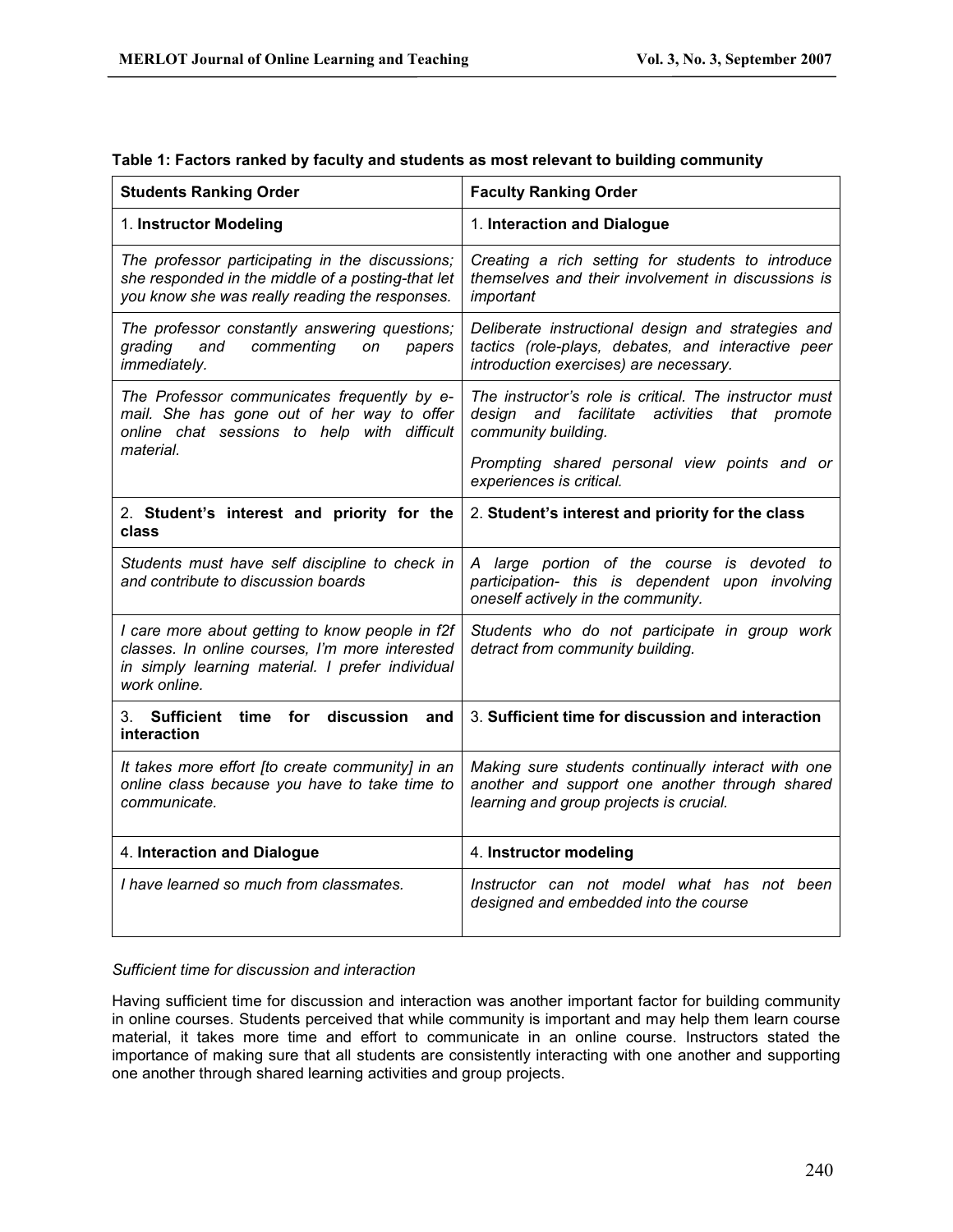## Interaction and dialogue with colleagues

Students and instructors ranked interaction and dialogue with colleagues as the fourth important factor in building community. Open ended comments revealed that for students, having online conversations with classmates and reading each other's contributions to assignments enhanced the online learning environment. Instructor responses focused on the instructor's role in designing and facilitating activities that promote building community rather than personal modeling. These themes and representative comments are presented in Table 1 above.

## Is building community more challenging or less challenging in online courses?

Eighty-nine percent of students and 79% of instructors stated that building community in online courses is more challenging than building community in face-to-face courses. Themes from analysis of open-ended responses regarding perceptions that building community in online courses is more challenging than in face-to-face courses included: a) Communication, b) time, c) participation. These themes and representative comments are presented in Table 2:

| <b>Student Perceptions</b>                                                                                                                                                                                                                    | <b>Faculty Perception</b>                                                                                                                                                                                     |
|-----------------------------------------------------------------------------------------------------------------------------------------------------------------------------------------------------------------------------------------------|---------------------------------------------------------------------------------------------------------------------------------------------------------------------------------------------------------------|
| Communication                                                                                                                                                                                                                                 | Communication                                                                                                                                                                                                 |
| elements<br>You<br>don't<br>have<br>all<br>the<br>of I<br>communication<br>(body<br>language,<br>tone.<br>opportunities to explain).                                                                                                          | Face 2 face immediacy of feedback (verbal and<br>nonverbal) which is part of the collaborative<br>process, energy developed within groups as they<br>collaborated to solve problems does not occur<br>online. |
|                                                                                                                                                                                                                                               | It's a challenge for students to adjust to slower<br>pace and "facelessness" of online collaboration.                                                                                                         |
| <b>Time</b>                                                                                                                                                                                                                                   | Time                                                                                                                                                                                                          |
| Hard to find time to discuss personal issues and<br>experiences online. All time is consumed with<br>assignments and discussions concerning them.<br>[developing community] takes more effort<br>because you have to have time to participate | Time spent in reading and responding                                                                                                                                                                          |
| Participation                                                                                                                                                                                                                                 | Participation                                                                                                                                                                                                 |
| Some people participate more and some shy<br>away from typing views/thoughts.                                                                                                                                                                 | Students who do not participate in group work<br>detract from community.                                                                                                                                      |
| Some times you feel like you are out of the loop if<br>you don't check discussion threads daily.                                                                                                                                              |                                                                                                                                                                                                               |

Table 2: Perceived difficulties in developing community

Eleven percent of students and 21% of instructors in our study perceived that building community in online courses is less challenging than building community in face-to face courses. Themes from analysis of open-ended responses regarding perceived reasons building community in online courses is less challenging than in face-to-face courses included: a) Communication with entire class is easier, b) flexible time schedule, c) time for more thought and deliberation which results in richer postings in online courses, and d) online courses provide an environment in which students can be themselves, can learn by reading other student's postings, and an environment in which 1-2 students do not dominate discussions as can occur in some face-to-face courses.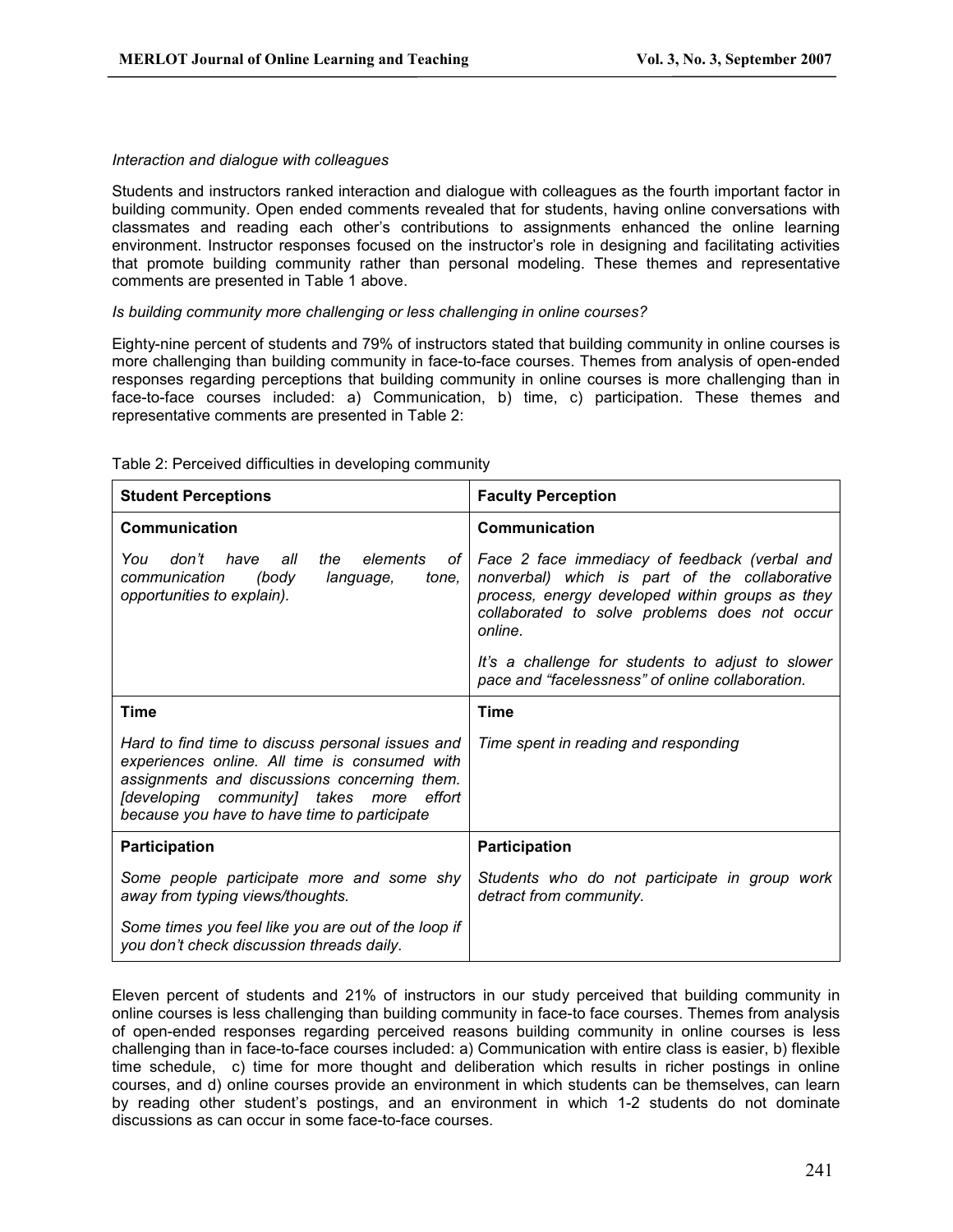## **Discussion**

Respondents in this study were in agreement that being part of an online learning community assists students in performing well and learning course material. Their perceptions are in alignment with Yuen's (2003) and Woods & Ebersole's (2003) assertions that learning communities assist students in achieving more through the collaborative efforts of the group. Instructors, in particular, perceive the benefits of students relating well to each other and assisting each other within the context of learning course material. An important factor in the formation of community is a student's desire and need to become part of the learning community as opposed to being present simply to learn course material. For instructors and students who recognize the value added benefits of participating within the learning community, there was agreement with current literature regarding the definition and critical factors of a learning community. Learning communities involve a structured, supportive environment in which there is purposeful, intentional interaction among members of the group. Additionally, there must be a level of trust, respect, and support present among community members.

Results of this study support research literature in that even in collaborative online environments where students engage in discussions, debates, case studies, and problem-based learning activities, students still want to experience instructor presence in the course (Garrett, 2006; Mandemach, et al, 2006). It was important for the instructor to provide students with leadership and guidance through modeling substantive responses on the discussion board. Students indicated that instructors modeled community by giving frequent, timely, and constructive feedback. Regarding communication, students identified that instructors being available to discuss course concerns and personal concerns via e-mail, chat rooms, and discussion boards modeled community for them.

Respondents were in agreement that a student's interest and priority for the course were important to the development of online community. As shown in Figure 1, both students and faculty indicate the need for students to be self-disciplined and to have self initiative for participating in the course.

Respondents stated that building community in online courses can be more challenging due to the lack of immediate feedback and nonverbal cues, the need for self-discipline, and the lack of informal sharing that often occurs in face-to-face courses. Respondents also noted that forming an online learning community could be less challenging due to the ease with which an individual can communicate with all classmates and the instructor simultaneously.

## Implications

This study has important implications for instructor participation, course design for online learning as well as for administrators with regard to building community in online courses.

## Implications for Instructors

First, students contend that instructor presence is a key factor in online learning and online community. In online classes, instructors can generate a sense of "presence" through their actions in the online environment. Students in this study indicate a need to be heard by their instructors through consistent feedback, responses to postings and responsiveness to concerns. One of the key means by which instructors establish presence in the online classroom is via their ongoing interactions. Instructors can demonstrate leadership in their course by modeling appropriate interactions (Mandemach et al. 2006). Collins & Berge (1996) suggest that such interactions should focus on "promoting human relationships" (p. 7). They maintain that this process involves: a) affirming and recognizing students' input, b) providing opportunities for students to develop a sense of group cohesiveness, c) maintaining the group as a unit, and d) various other ways of helping members to work together in a mutual cause. Similarly, Heuer & King (2004) offer a number of suggestions for how online instructors can enhance their presence in their courses through effective course management. They include: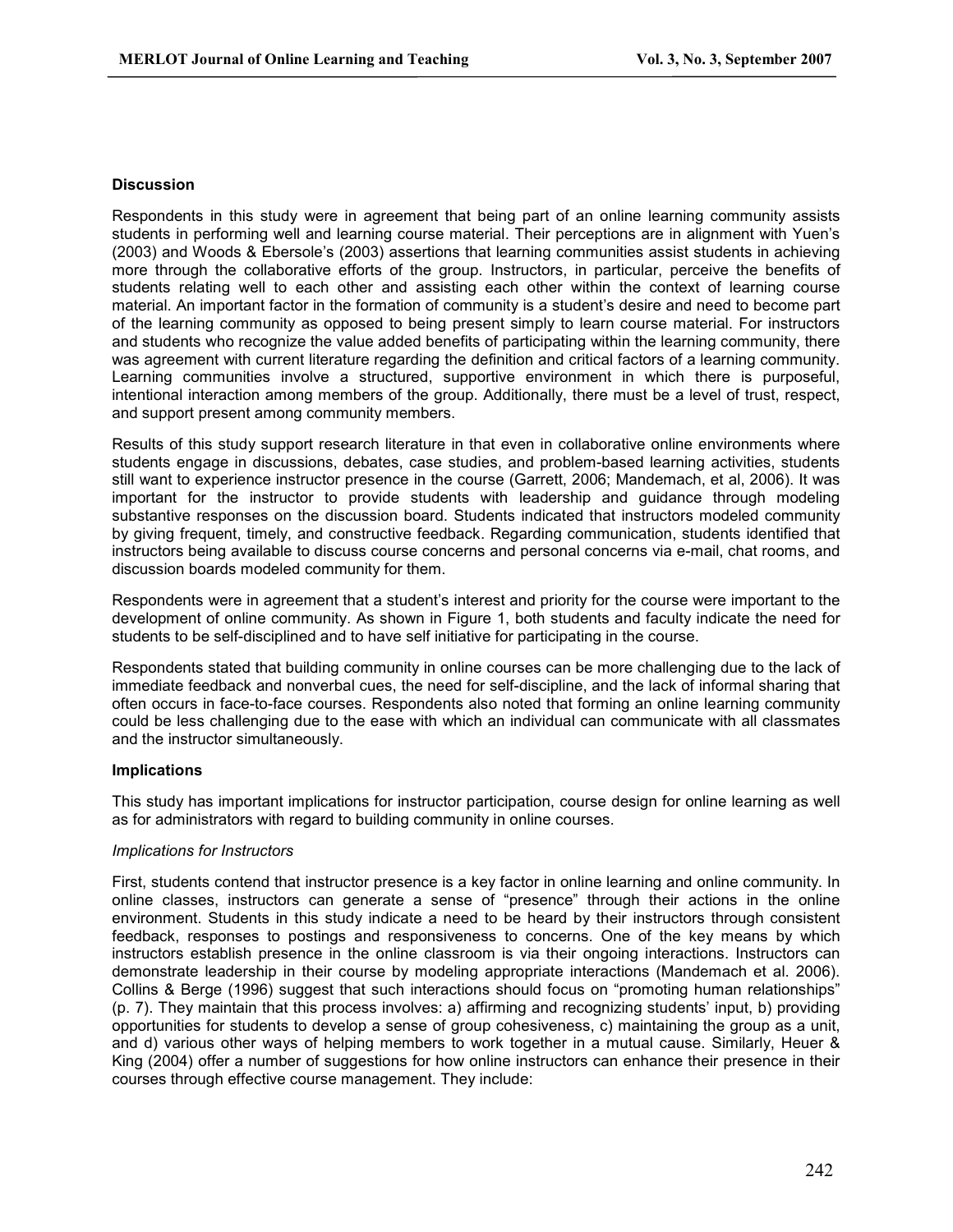- 1) modeling expected behaviors and interactions
- 2) encouraging students
- 3) facilitating sharing and participation
- 4) responding to students concerns and establishing an environment of open communications.

Examples of how an instructor might implement these recommendations include things as simple as sending an email complimenting a student on his/her participation in a given week (i.e., "encouraging students"), establishing a virtual "lounge" where students and faculty can talk informally about any topic of interest (i.e., "facilitating sharing and participation"), asking the class whether the expectations for participation are clear and providing suggestions for improvement (i.e., "responding to student concerns and establishing an environment of open communication"), and providing students with polite but honest feedback about their work (i.e., modeling expected behaviors and interactions). Another effective technique to promote the development of relationships is the use of rotating smaller working groups of 4-6 members. The smaller group size allows for more interaction and the rotation allows students to still interact with all of their classmates.

The apparent discrepancy between student and instructor perceptions of the importance of instructor modeling may be explained in thinking about both perceptions within the context of course structure. According to Garrison, Anderson, & Archer (2000), instructor presence involves the instructional design of the course, facilitating discourse, and direct instruction of key course concepts. Instructor respondents in this study agreed that instructional design is important for the development of a learning community. Within the courses surveyed for this study, community was modeled by the instructor through providing clear structure and guidance for course assignments, providing structure within the course where interaction is required such as initial "getting to know you" activities, group discussions and survey research assignments, providing frequent thorough feedback on assignments including constructive commentary, and being available to discuss course concerns and personal concerns online. According to instructor comments, facilitating discourse was modeled through substantive responses in discussion postings and providing leading questions for students during cooperative group activities such as debates, role plays, and survey research assignments. Rather than providing direct instruction through a lecture format, (face-to-face courses), instructors in the online courses structured assignments to lead students in learning essential course concepts. Instructors accomplished this through carefully constructing assignments to highlight key concepts, through clarifying confusing concepts within synchronous or asynchronous discussions, and by providing rubrics for quality of discussion responses. Through observation of student interaction, the instructor is able to clarify misconceptions that become apparent in course content. In this regard, instructors stated that dialogue between course participants is more important than instructor modeling because it is through reading student responses that the instructor is able to identify the level of individual student understanding of course material.

## Implications for Course Design

As instructors noted in this study, the development of community must be an intentional goal. The achievement of that goal must be built into the design of an online course. As Palloff & Pratt (1999) noted, the development of an online learning community involves developing new approaches to education and new skills in its delivery.

LaRose & Whitten, (2000) recommend that instructors incorporate "immediacy features" (p. 32) into the design of online classes to build community. They identify three possible sources of immediacy in the virtual classrooms that may generate a sense of belonging and closeness among class participants: the interactions between teacher and students (teacher immediacy); interactions between students (student immediacy) and interactions with the commuter system that delivers the course (computer immediacy). Collectively, these sources constitute instructional immediacy. Incorporating these features into the online classroom serve as incentives for class members to both feel and act as members of a community.

Fostering student immediacy is important in building online community because peer groups are valued associations. Student immediacy describes behaviors that create a feeling of closeness between learners (LaRose & Whitten, 2000). Caverly & MacDonald (2002) found that students need to make connections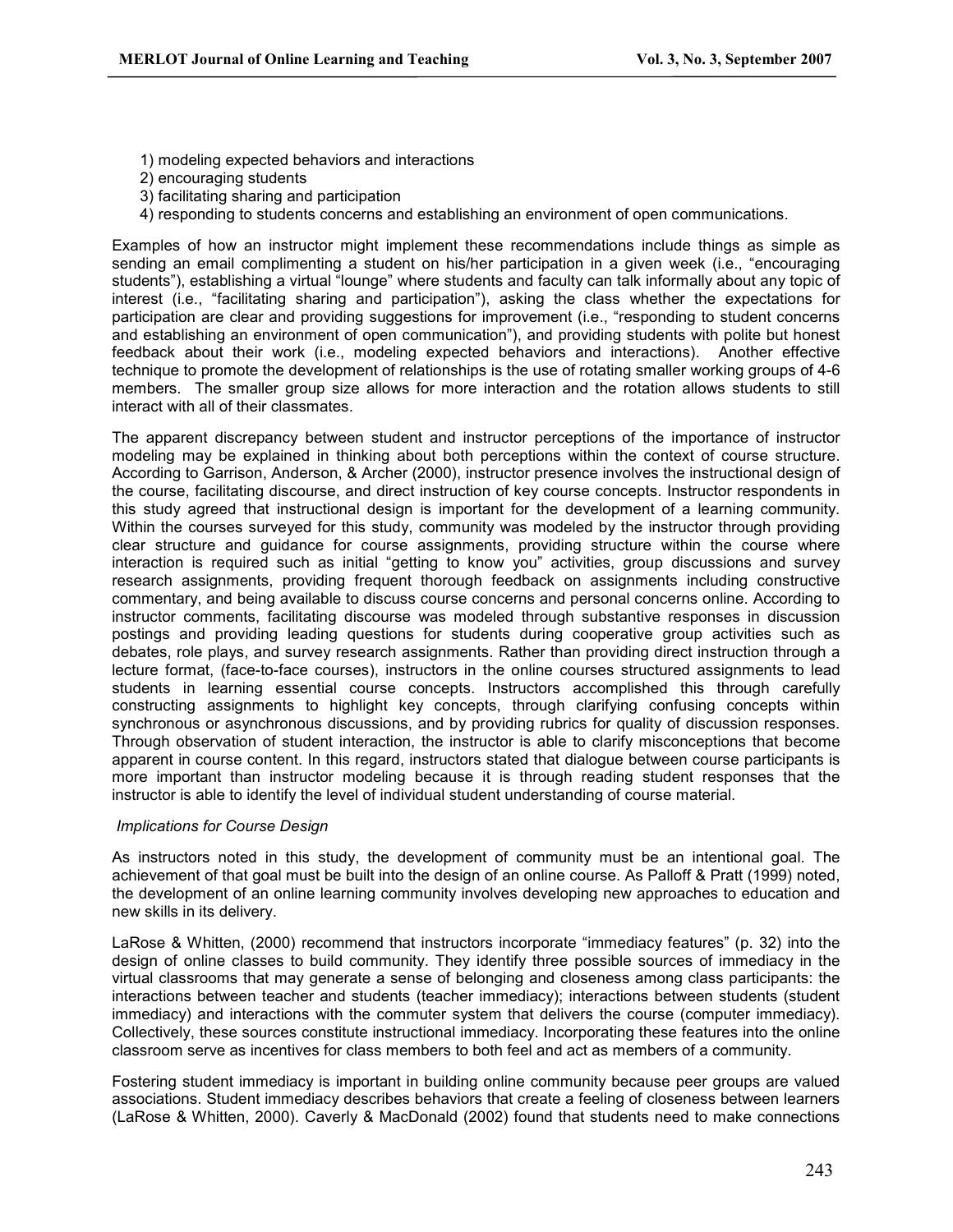by finding similarities in background, motivation and commitment to have a sense of community. Course design should support community building through faculty presence and student immediacy. Examples include well-designed icebreaker activities, group assignments, and ongoing topical discussions that involve both faculty and the students.

## Conclusion

This study examined instructor and student perceptions of community across fourteen different online courses in higher education. While additional studies of this type are needed, the findings still provide important insights to faculty who are currently teaching online or who plan to teach an online course in the future. One clear take-away from this study is that it is incumbent upon faculty to play a leadership role in building community in their virtual classrooms. As this study has shown, students believe instructor modeling is the most important element in building online community. While a number of recommendations have been made in this paper for how an instructor might model the community behaviors he/she wants to see in class, the study's findings clearly show that both faculty and students believe building online community is a real challenge. However, with a compounded annual growth rate forecast in distance education of 33% (Oblinger & Kidwell, 2000), it is a challenge we cannot afford to ignore.

#### **References**

- Allen, E.I., & Seaman, J. (2006). Making the grade: Online education in the United States 2006. Needham: Sloan Center for Online Education.
- Auerbach, C. F. & Silverstein, L.B. (2003). Qualitative data: An introduction to coding and analysis. New York: New York University Press.
- Aviv, R. (2000). Education performance of ALN via content analysis. Journal of Asynchronous Learning Networks, (2) [online version]. Available at: http://www.aln.org/alnweb/journal/Vol4\_issue2/le/reuven/LE-reuven.htm
- Boyer, E. (1995). The basic school: A community for learning. Ewing, NJ: California Princeton Fulfillment Services.
- Brown, R.E. (2001). The process of community building in distance learning classes. Journal of Asynchronous Learning Networks, 5 (2), 18-35.
- Caverly, D.C., & MacDonald, L. (2002). Online learning communities. Journal of Developmental Education, 25 (3), 36-37.
- Carr, S. (2000). As distance education comes of age, the challenge is keeping the students. The Chronicle of Higher Education, 46 (23), A39-A41.
- Chickering, A.W. & Ehrman, S.C. (1996). Implementing the seven principles: Technology as a lever. American Association for Higher Education Bulletin 10, 3-6.
- Chickering, A.W. & Gamson, A.F. (1987). Seven principles for good practice in undergraduate education. Racine, WI: The Johnson Foundation, Inc.
- Collins, M., & Berge, Z. (1996). Facilitating interaction in computer mediated online courses. Retrieved on May 24, 2007 from: http://www.emoderators.com/moderators/flcc.html
- Eastman, D.V. (1995). Alone but together: Adult distance study through computer conferencing. Cresskill, NJ: Hampton Press.
- Galusha, J. M. (1997). Barriers to learning in distance education. Interpersonal Computing and Technology: An Electronic Journal for the 21st Century. 5 (3-4), 6 - 14. Retrieved from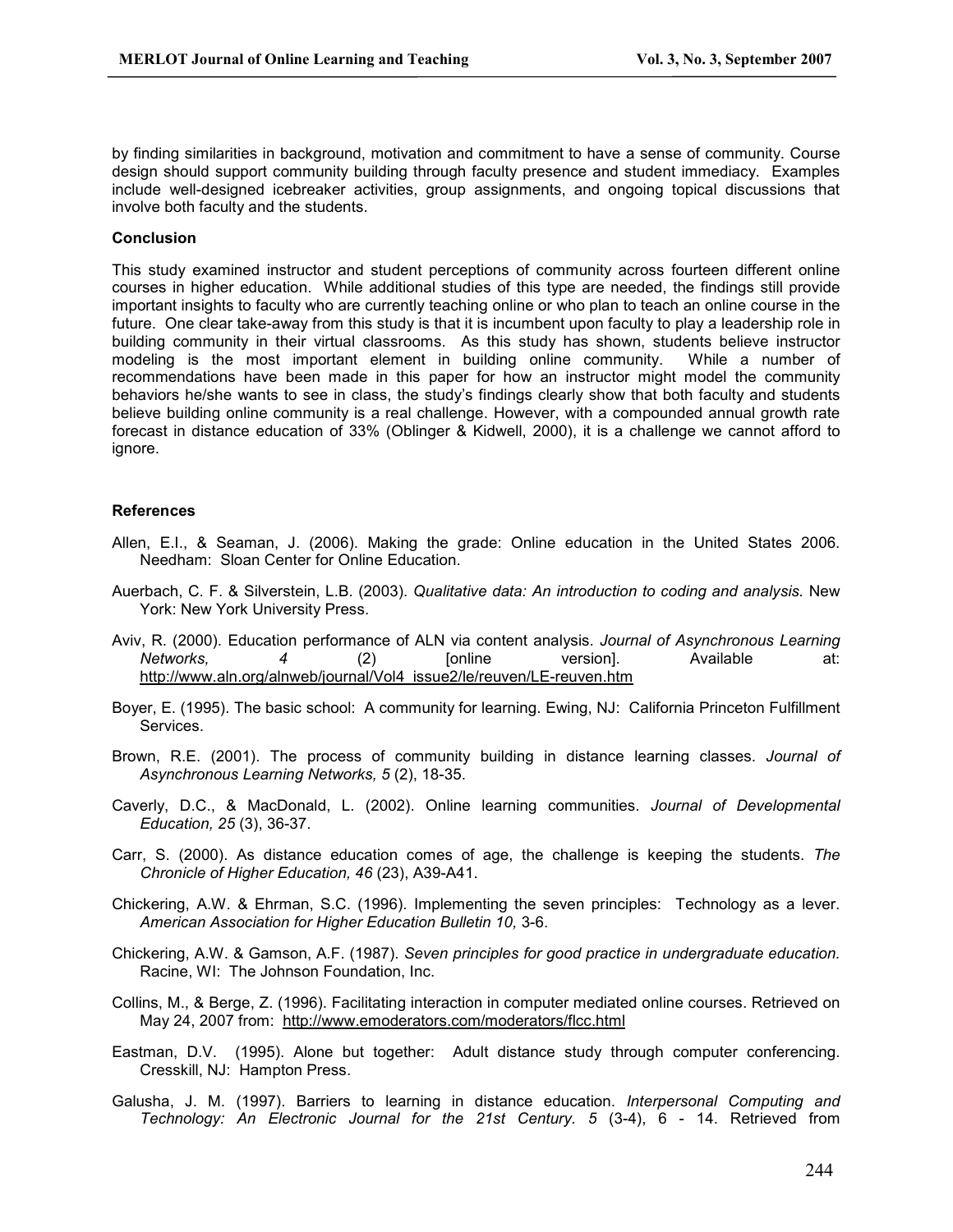http://jan.ucc.nau.edu/~ipct-j/1997/n4/galusha.html

- Garrison, D.R., Anderson, T., & Archer, W. (2000). Critical inquiry in a text-based environment: Computer conferencing in higher education. Internet and Higher Education, 11 (2) 1-14.
- Hara, N., & Khling, R. (1999). Students' Frustrations with a Web- Based Distance Education Course. First Monday. 4 (12). Retrieved from http://www.firstmonday.dk/issues/issue4\_12/hara/
- Hargis, J. (2005). Collaboration, community and project-based learning--does it still work online? International Journal of Instructional Media, 32, (2), 157- 162.
- Heuer, B.P., & King, K.P. (2004). Leading the band: The role of the instructor in online learning for educators. The Journal of Interactive Online Learning,3 (1), 1-11.
- Hill, J.L. (1996). Psychological sense of community: Suggestions for future research. Journal of Community Psychology, 24 (4), 431-438.
- Kember, D. (1987). A longitudinal process model of drop out from distance education. The Journal of Higher Education, 60 (3), 278-301.
- Kubala, T. (1998). Addressing student needs: Teaching on the Internet., T. H. E. Journal. Retrieved from http://www.thejournal.com/magazine/vault/A2026A.cfm
- LaRose, R., & Whitten, P. (2000). Re-thinking instructional immediacy for web courses: A social cognitive exploration. Communication Education, 49, 320-338.
- Mandermach, B.J., Gonzales, R.M., & Garrett, A.L. (2006). An examination of online instructor presence via threaded discussion participation. Journal of Online Learning and Teaching, 2 (4), 248-260.
- McMillan, D.W., & Chavis, D.M. (1986). Sense of community: A definition and theory. Journal of Community Psychology, 14 (1), 6-23.
- Oblinger, D., & Kidwell, J. (2000, May/June). Distance learning: Are we being realistic? Educause. 31-39.
- Olcott, D., & Wright, S.J. (1995). An institutional support framework for increasing instructor participation in postsecondary distance education. The American Journal of Distance Education, 9 (3), 5-17.
- Paloff, R.M., & Pratt, K. (1999). Building learning communities in cyberspace. San Francisco: Jossey-Bass.
- Picciano, A.G. (2002). Beyond student perceptions: Issues of interaction, presence, and performance in an online course. Journal of Asynchronous Learning Networks, 6 (1) 21-40.
- Powers, S.M., & Mitchell, J. (1997). Student perceptions and performance in a virtual classroom environment. Paper presented at the Annual Meeting of the American Educational Research Association, Chicago, IL.
- Preece, J. (2000). Online communities: Designing usability, supporting sociability. New York: Wiley & Sons.
- Rockwell, S.K., Schauer, J., Fritz, S.M., & Marx, D.B. (1999). Incentives and obstacles influencing higher education instructor and administrators to teach via distance. Online Journal of Distance Learning Administration, 2 (4). Available at: http://www.westga.edu/distance/rockwell24.html.
- Rogoff, B. (1994). Developing understanding of the idea of communities of learners. Mind, Culture, and Activity, 1 (4), 209-229.
- Rovai. A.P. (2002a). Building sense of community at a distance. International Review of Research in Open and Distance Learning, 3 (1), 1-16.